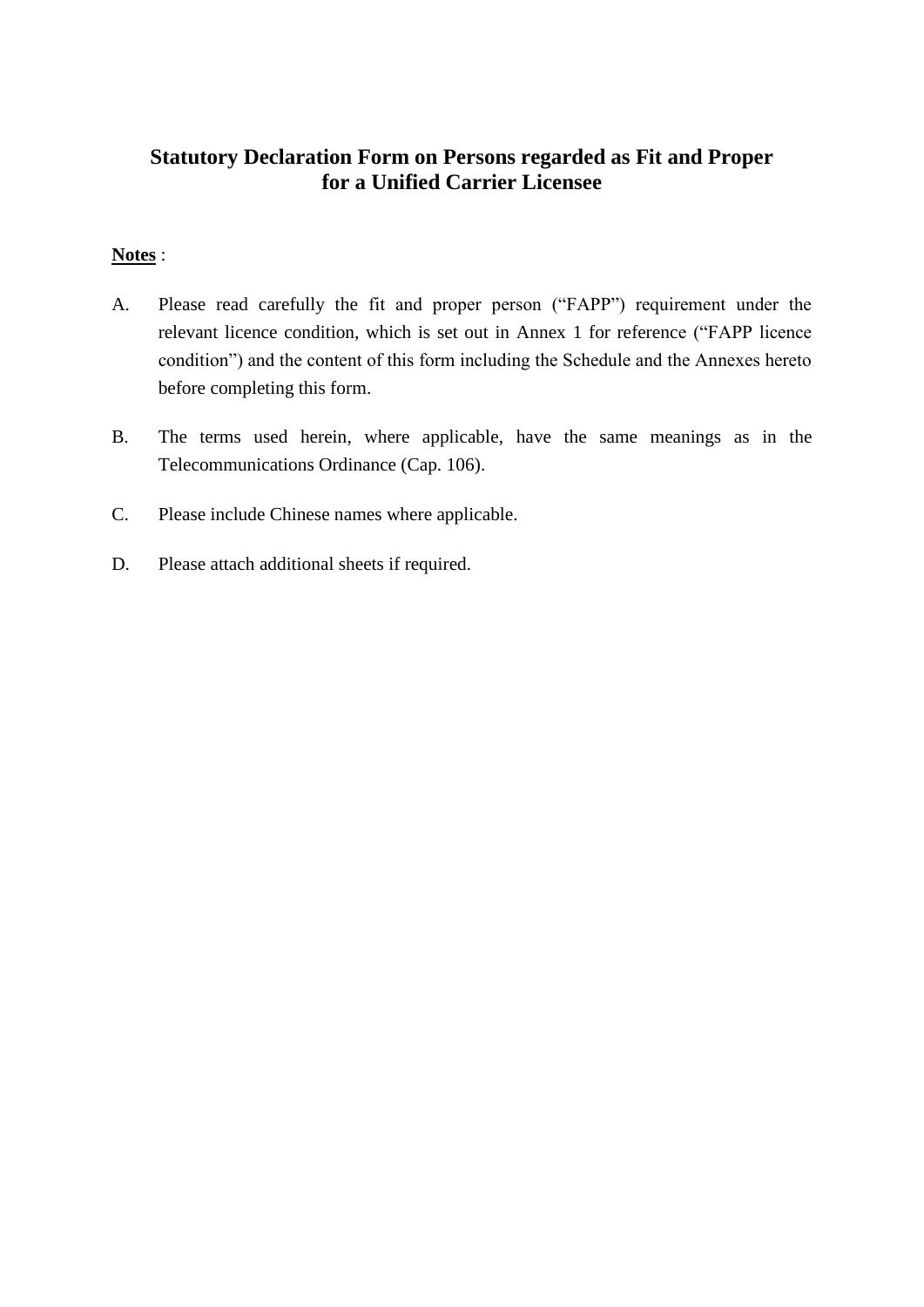### IN THE MATTER of the Unified Carrier **Licence**

and

IN THE MATTER of the Oaths and Declarations Ordinance (Cap. 11)

### STATUTORY DECLARATION

I, (Name) [HKID No.: ] of (Address) being (Company Secretary/Director/Principal Officer) of (Licensee) [Company No.: ] ("the Licensee"), do solemnly and sincerely declare that –

The Licensee and all persons exercising control of the Licensee, whose names are listed in the Schedule attached hereto (each a "relevant person"), are fit and proper persons after careful inquiry and having regard to –

- (1) the business record of the Licensee and each relevant person;
- (2) the record of the Licensee and each relevant person in situations requiring trust and candour;
- (3) the criminal record in Hong Kong of the Licensee and each relevant person in respect of offences under the laws of Hong Kong involving bribery, false accounting, corruption or dishonesty; and
- (4) the criminal record in places outside Hong Kong of the Licensee and each relevant person in respect of conduct which, if done in Hong Kong, would constitute or form part of the criminal record in Hong Kong of the Licensee and each relevant person as mentioned in (3).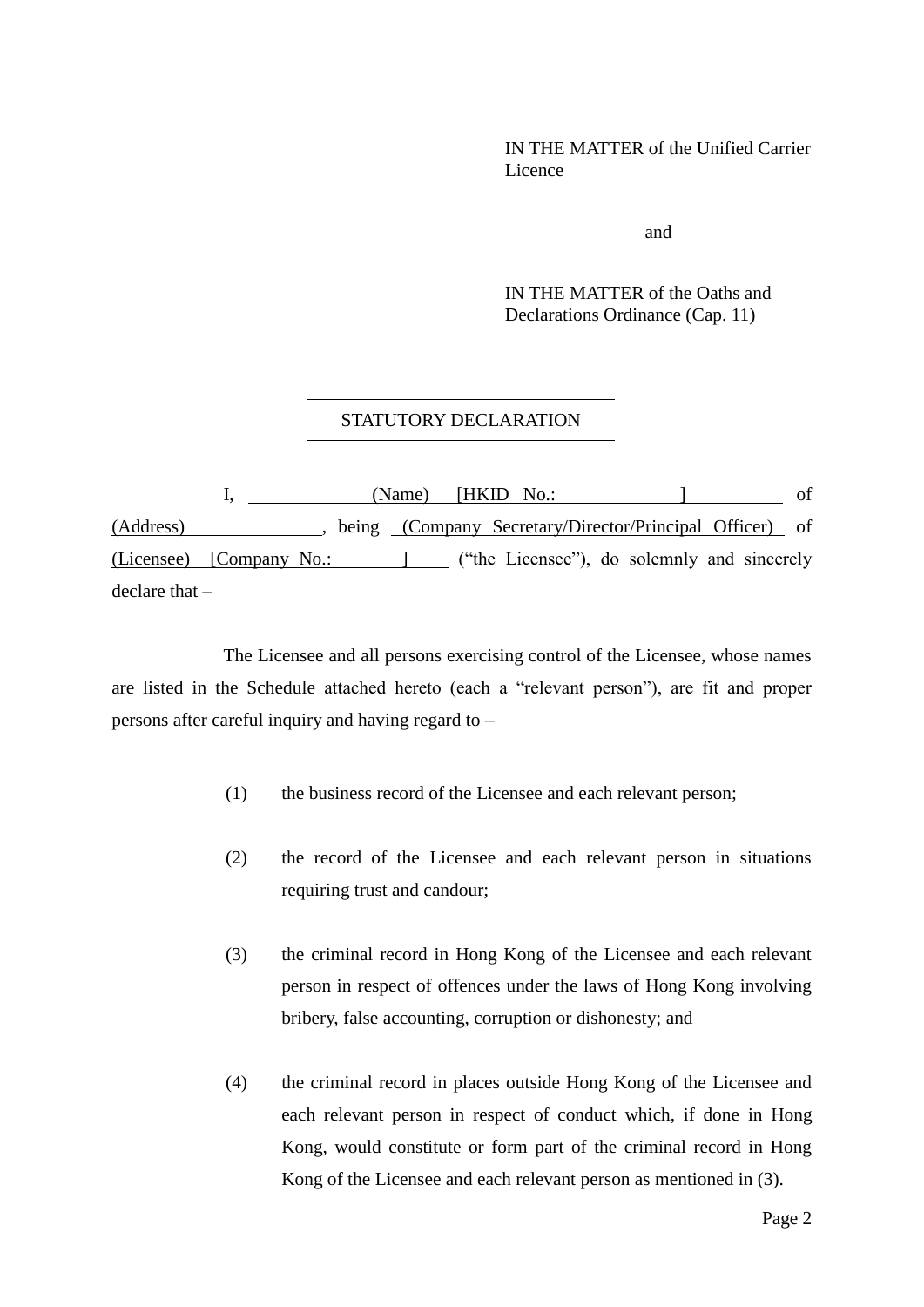AND I make this solemn declaration conscientiously believing the same to be true and by virtue of the Oaths and Declarations Ordinance (Cap. 11).

(Signed)

DECLARED at [please insert address] in Hong Kong this \_\_\_\_\_\_\_\_\_\_day of \_\_\_\_\_\_\_\_\_.

Before me,

[Signature and designation, i.e. Justice of the Peace/Notary Public/Commissioner for Oaths/Solicitor]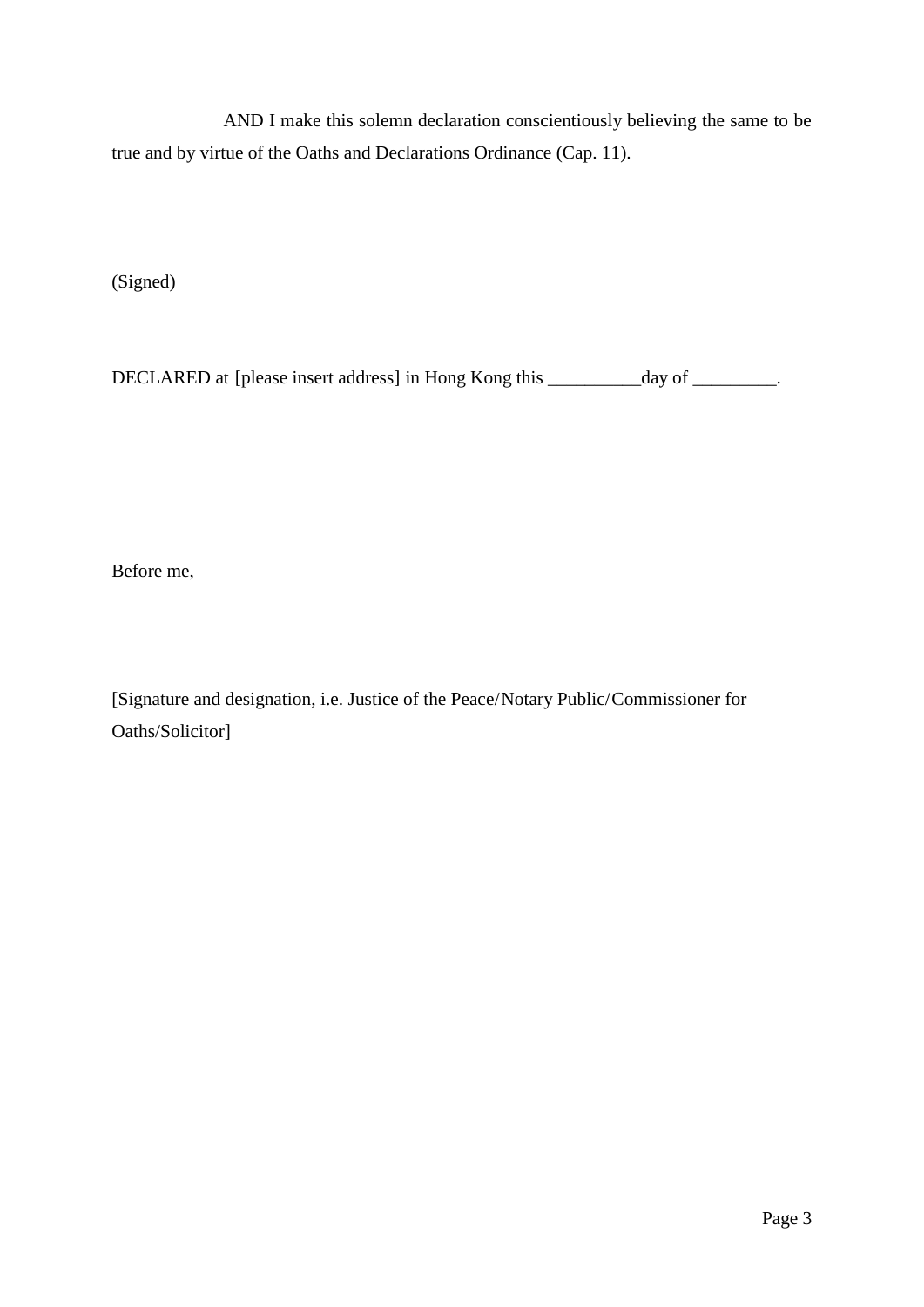## **Schedule**

|     | All Persons (including individuals and corporations) exercising control of                                                                                                                                                                                                             |  |                         |  |
|-----|----------------------------------------------------------------------------------------------------------------------------------------------------------------------------------------------------------------------------------------------------------------------------------------|--|-------------------------|--|
|     |                                                                                                                                                                                                                                                                                        |  | (Licensee) as at (Date) |  |
| (1) | All directors or principal officers of the Licensee                                                                                                                                                                                                                                    |  |                         |  |
|     | <b>Name</b>                                                                                                                                                                                                                                                                            |  | Office Held             |  |
|     |                                                                                                                                                                                                                                                                                        |  |                         |  |
|     |                                                                                                                                                                                                                                                                                        |  |                         |  |
| (2) | All beneficial owners of more than 15% of the voting shares in the Licensee                                                                                                                                                                                                            |  |                         |  |
|     |                                                                                                                                                                                                                                                                                        |  |                         |  |
|     |                                                                                                                                                                                                                                                                                        |  |                         |  |
| (3) | All voting controllers of more than 15% of voting shares in the Licensee                                                                                                                                                                                                               |  |                         |  |
|     |                                                                                                                                                                                                                                                                                        |  |                         |  |
|     |                                                                                                                                                                                                                                                                                        |  |                         |  |
|     |                                                                                                                                                                                                                                                                                        |  |                         |  |
| (4) | All persons who have the power, by virtue of any powers conferred by the memorandum<br>or articles of association or other instrument regulating the Licensee or any other<br>corporation, to ensure that the affairs of the Licensee are conducted in accordance with<br>their wishes |  |                         |  |
|     |                                                                                                                                                                                                                                                                                        |  |                         |  |
|     |                                                                                                                                                                                                                                                                                        |  |                         |  |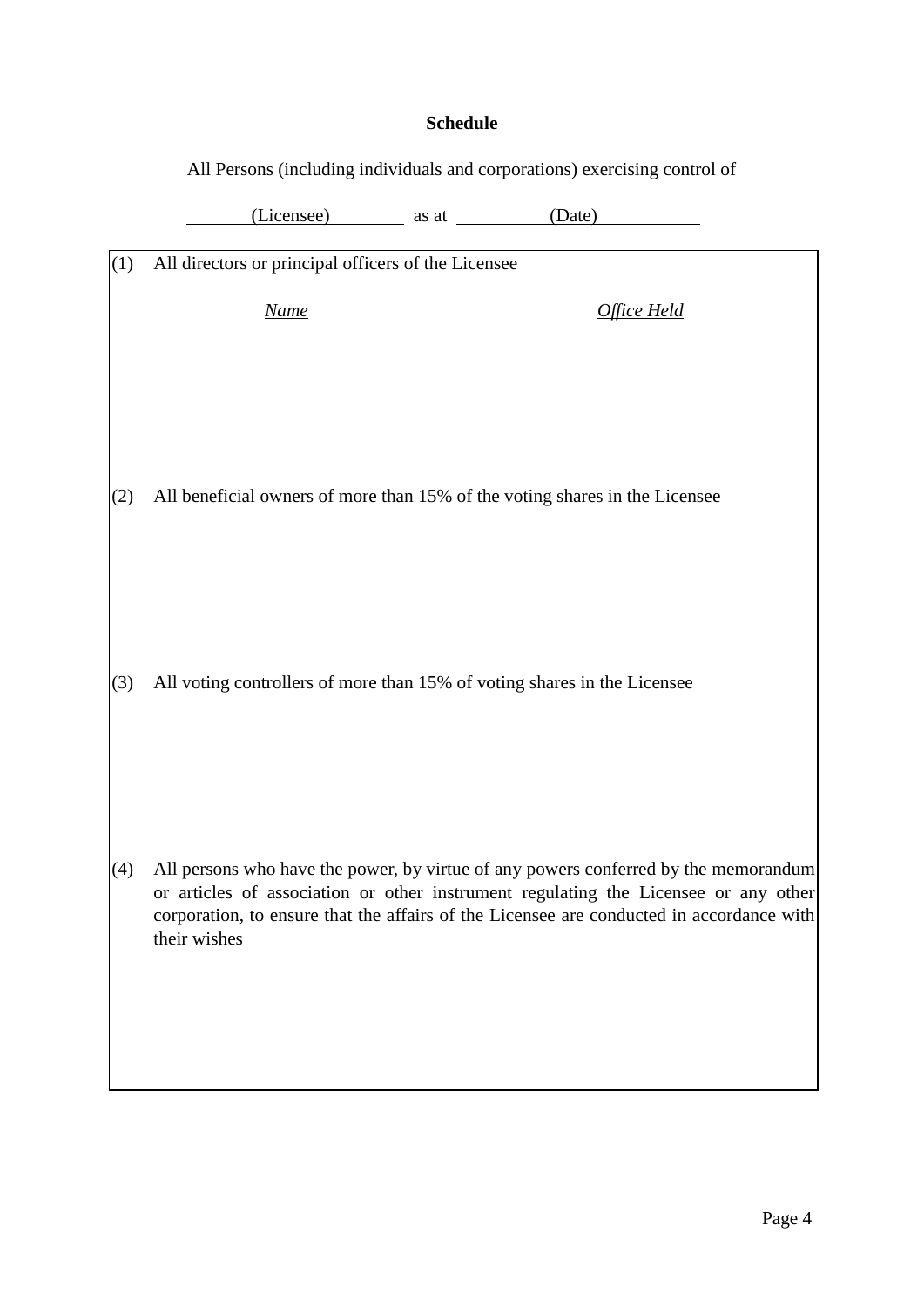# **Annex 1 - Fit and Proper Person Licence Condition**

#### **50<sup>1</sup> . FIT AND PROPER PERSON**

- 50.1 The licensee shall be and remain, and shall procure that any person exercising control over the licensee shall be and remain, a fit and proper person during the validity period of this licence.
- 50.2 In determining whether the licensee or any person exercising control over the licensee is a fit and proper person, account shall be taken of –
	- (a) the business record of the licensee or person;
	- (b) the record of the licensee or person in situations requiring trust and candour;
	- (c) the criminal record in Hong Kong of the licensee or person in respect of offences under the laws of Hong Kong involving bribery, false accounting, corruption or dishonesty; and
	- (d) the criminal record in places outside Hong Kong of the licensee or person in respect of conduct which, if done in Hong Kong, would constitute or form part of the criminal record in Hong Kong of the licensee or person as mentioned in Special Condition 50.2(c).
- 50.3 Upon the date of issue of this licence, the licensee shall have provided to the Authority a statutory declaration duly made by an authorized director, a secretary or a principal officer of the licensee confirming that the licensee and the persons exercising control over the licensee are fit and proper persons having regard to the matters mentioned in Special Condition 50.2(a) to (d) in a form specified by the Authority.
- 50.4 Upon request by the Authority, the licensee shall provide to the Authority within reasonable time a statutory declaration duly made by an authorized director, a secretary or a principal officer of the licensee confirming that the licensee and all persons exercising control over the licensee are and remain fit and proper persons having regard to the matters mentioned in Special Condition 50.2(a) to (d) in a form specified by the Authority.
- 50.5 Upon request by the Authority, the licensee shall provide to the Authority written authorizations from persons exercising control over the licensee authorizing relevant authorities to release criminal records and other relevant information of those persons to the Authority, to enable the Authority to establish and verify whether the licensee or the persons exercising control over the licensee are and remain fit and proper persons.
- 50.6 For the purpose of this Special Condition 50, a person exercises control over the licensee if he or she is –

<u>.</u>

 $1$  The SC no. may be amended as appropriate for incorporation into the UCL to be issued.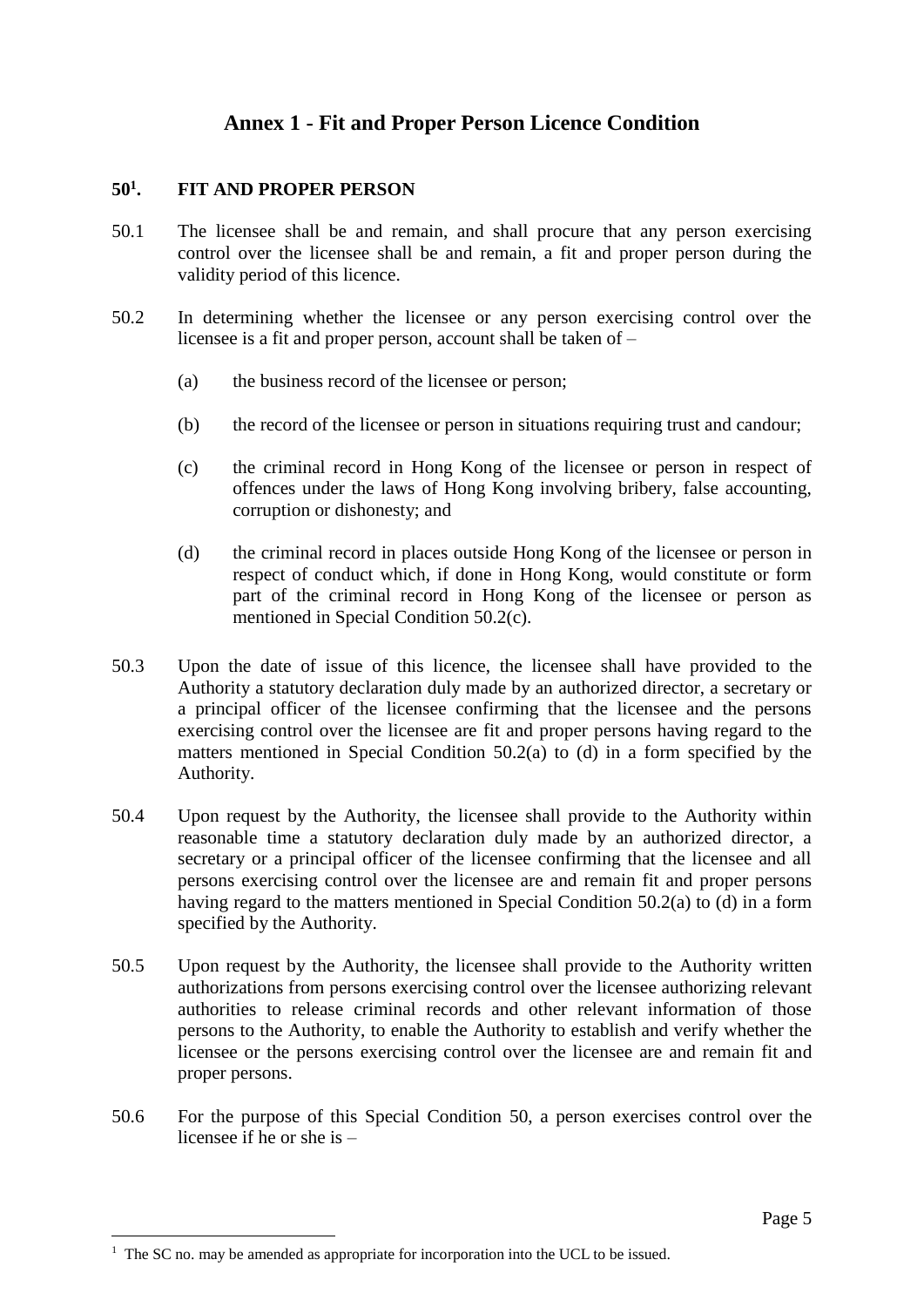- (a) a director or principal officer of the licensee;
- (b) the beneficial owner of more than 15% of the voting shares in the licensee;
- (c) a voting controller of more than 15% of the voting shares in the licensee; or
- (d) otherwise has the power, by virtue of any powers conferred by the memorandum or articles of association or other instrument regulating that licensee or any other corporation, to ensure that the affairs of the licensee are conducted in accordance with the wishes of that person.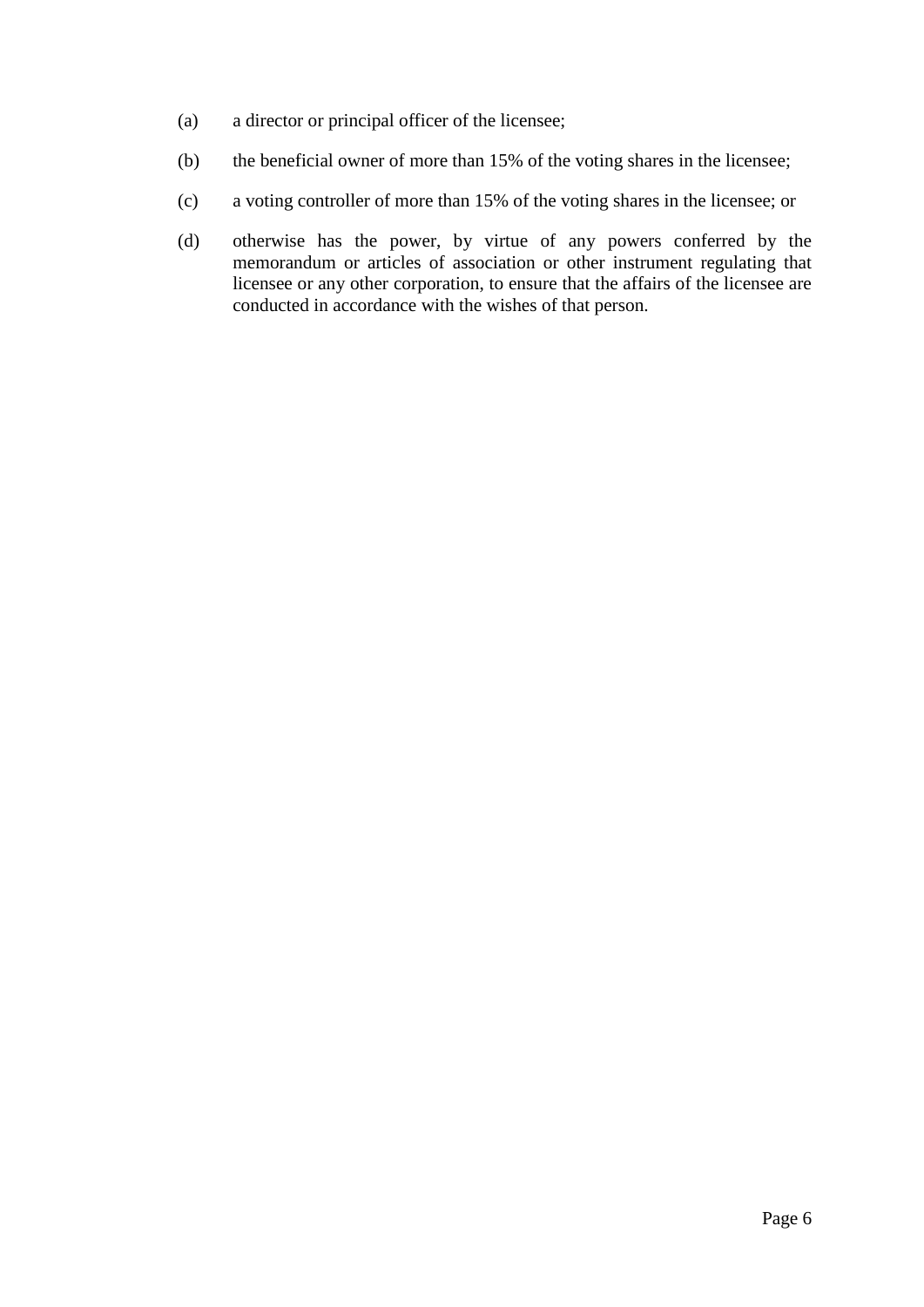## **Annex 2 - Notes on Interpretation**

(1) For the purpose of interpretation of this form of statutory declaration and the FAPP licence condition,

*"corporation"* means a company as defined in section 2(1) of the Companies Ordinance (Cap 622) or other body corporate.

*"Licensee"* means the entity named in the first page of this form of statutory declaration, being an applicant or holder of a unified carrier licence which is required to complete and submit this form of statutory declaration.

"*principal officer"* means the Chief Executive Officer, Chief Financial Officer, Chief Operating Officer and Chief Technical Officer, or equivalent, of the Licensee.

*"voting control"* means the control of or the ability to control, whether directly or indirectly, the exercise of the right to vote attaching to 1 or more voting shares of the Licensee —

- (a) by the exercise of a right, where such exercise confers the ability to exercise a right to vote or to control the exercise of a right to vote;
- (b) by an entitlement to exercise such a right to vote;
- (c) under a duty or obligation;
- (d) through a nominee;
- (e) through or by means of a trust, agreement or arrangement, understanding or practice, whether or not the trust, agreement or arrangement, understanding or practice has legal or equitable force or is based on legal or equitable rights; or
- (f) as a chargor of voting shares of the Licensee unless the chargee of the voting shares or the nominee of the chargee has given notice in writing to the chargor under the charge of an intention to exercise the right to vote attaching to such voting shares.

*"voting controller"* means a person who either alone or with 1 or more other persons holds voting control.

- (2) Any reference to a person
	- (a) holding or being beneficially entitled to shares in the Licensee; or
	- (b) being a voting controller of any voting shares in the Licensee, shall be construed as a reference to his being so entitled, whether by himself or jointly with other persons, and whether directly or through 1 or more nominees.
- (3) Reference to the business record of the Licensee and each relevant person shall include any record of the Licensee and each of the relevant person being or having been subject to liquidation, bankruptcy or other similar proceedings/orders.